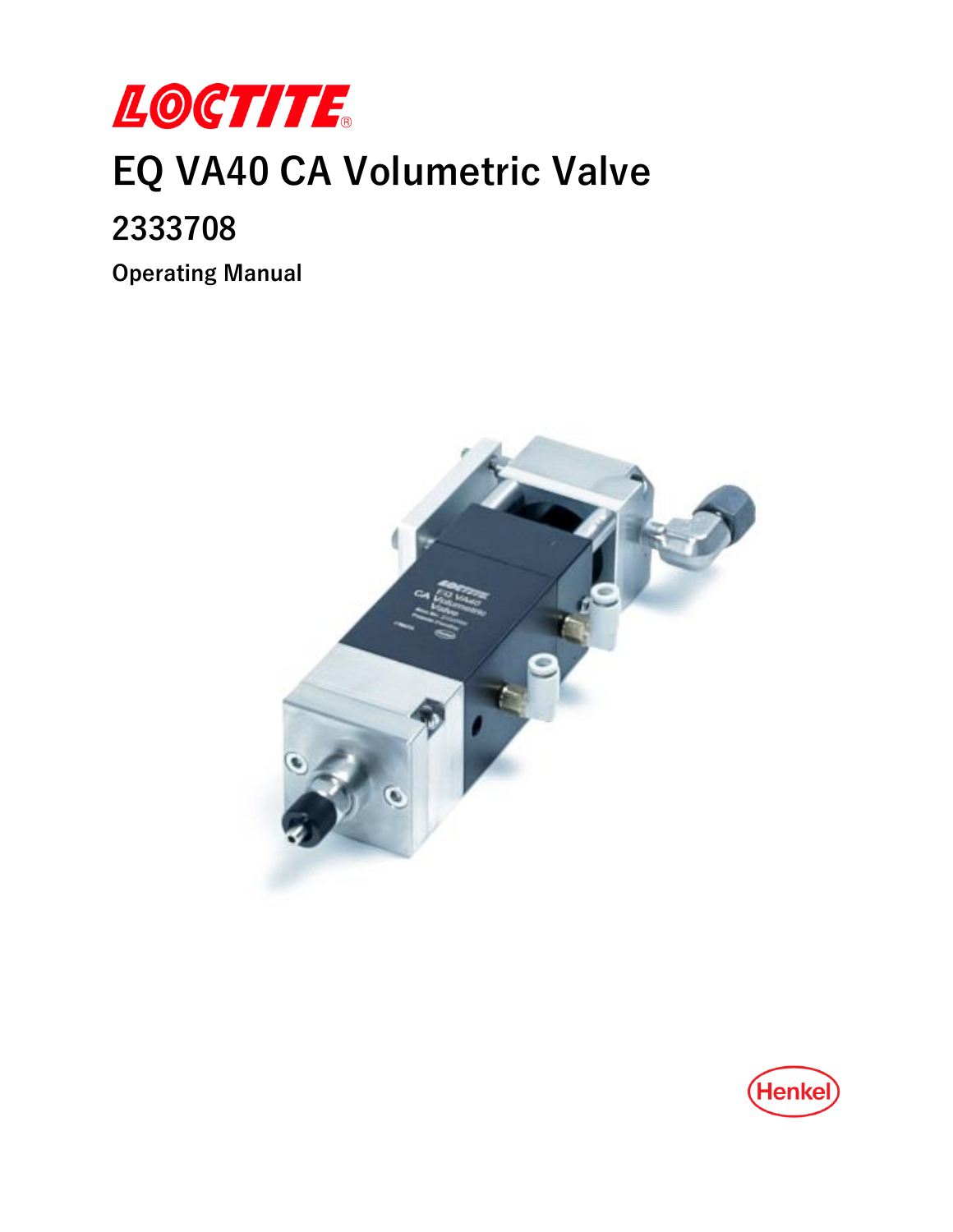## **Table of Contents**

| 1              |     |  |  |  |  |  |  |
|----------------|-----|--|--|--|--|--|--|
|                | 1.1 |  |  |  |  |  |  |
|                | 1.2 |  |  |  |  |  |  |
|                | 1.3 |  |  |  |  |  |  |
|                | 1.4 |  |  |  |  |  |  |
|                | 1.5 |  |  |  |  |  |  |
|                | 1.6 |  |  |  |  |  |  |
| $\overline{2}$ |     |  |  |  |  |  |  |
| 3              |     |  |  |  |  |  |  |
| 4              |     |  |  |  |  |  |  |
| 5              |     |  |  |  |  |  |  |
| 6              |     |  |  |  |  |  |  |
| 7              |     |  |  |  |  |  |  |
| 8              |     |  |  |  |  |  |  |
| 9              |     |  |  |  |  |  |  |
| 10             |     |  |  |  |  |  |  |
| 11             |     |  |  |  |  |  |  |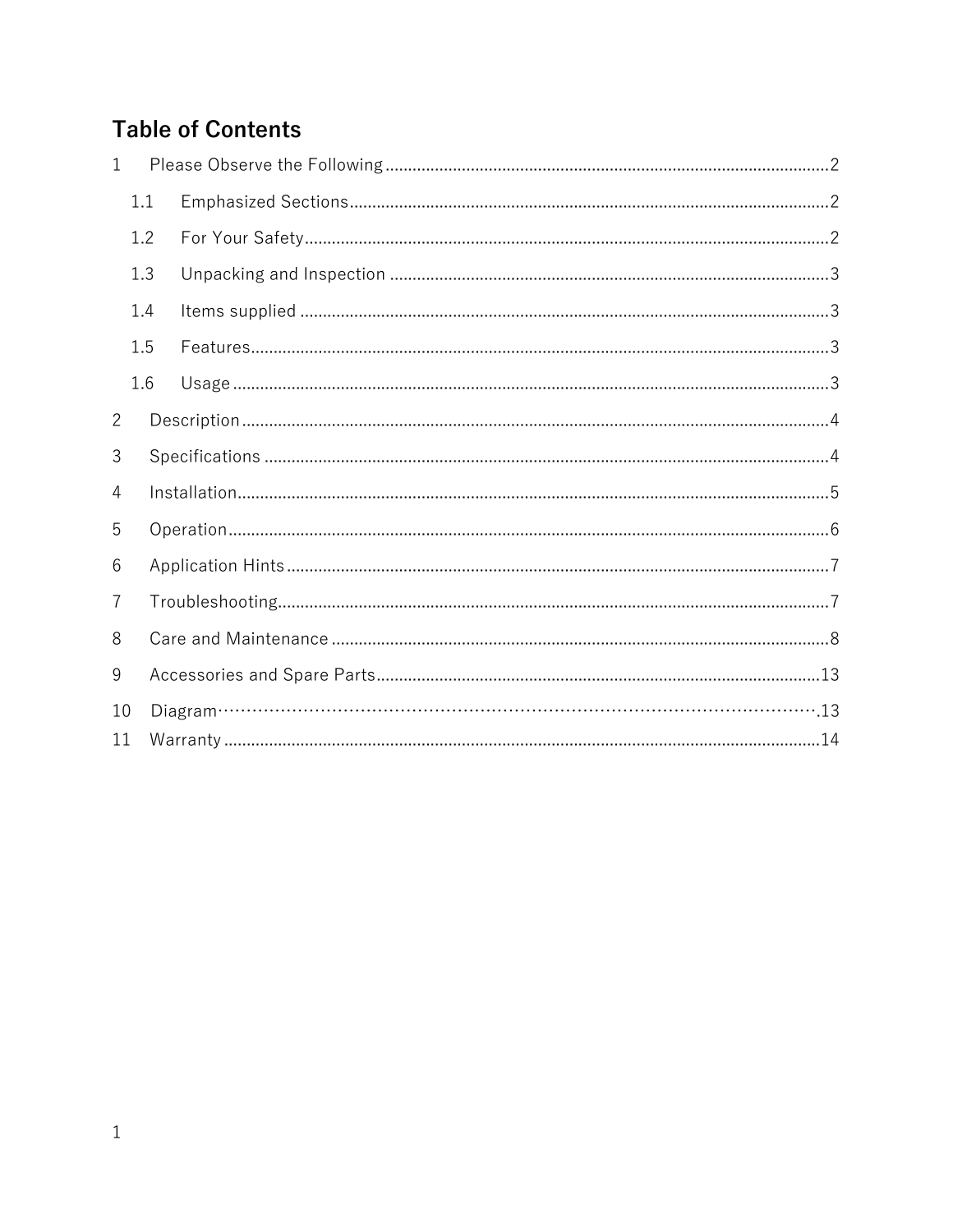## <span id="page-2-0"></span>**1 Please Observe the Following**

## <span id="page-2-1"></span>1.1 **Emphasized Sections**

## **Warning!**

Refers to safety regulations and requires safety measures that protect the operator or other persons from injury or danger to life.

## **Caution!**

Emphasizes what must be done or avoided so that the unit or other property is not damaged.

## **图** Notice:

A notice gives recommendations for better handling of the unit during operation or adjustment as well as for service activities.

## <span id="page-2-2"></span>**1.2 For Your Safety**

 $\Delta$  For safe and successful operation of the unit, read these instructions completely. If the instructions are not observed, the manufacturer can assume no responsibility.



 $\Delta$  Do not expose the connecting plastic lines to heat, oil, or sharp edges.



 $\Delta$  Use only original equipment replacement parts.

 $\Delta$  Always disconnect the power supply before servicing the unit.

 $\Delta$  Always disconnect the pneumatic supply before servicing the unit.

 $\bigtriangleup$  Observe general safety regulations for the handling of chemicals such as Loctite<sup>®®</sup> adhesives and sealants. Observe the manufacturer's instructions as stated in the Safety Data Sheet.

 $\mathbb{R}$  While under warranty, the unit may be repaired only by an authorized Loctite® service representative.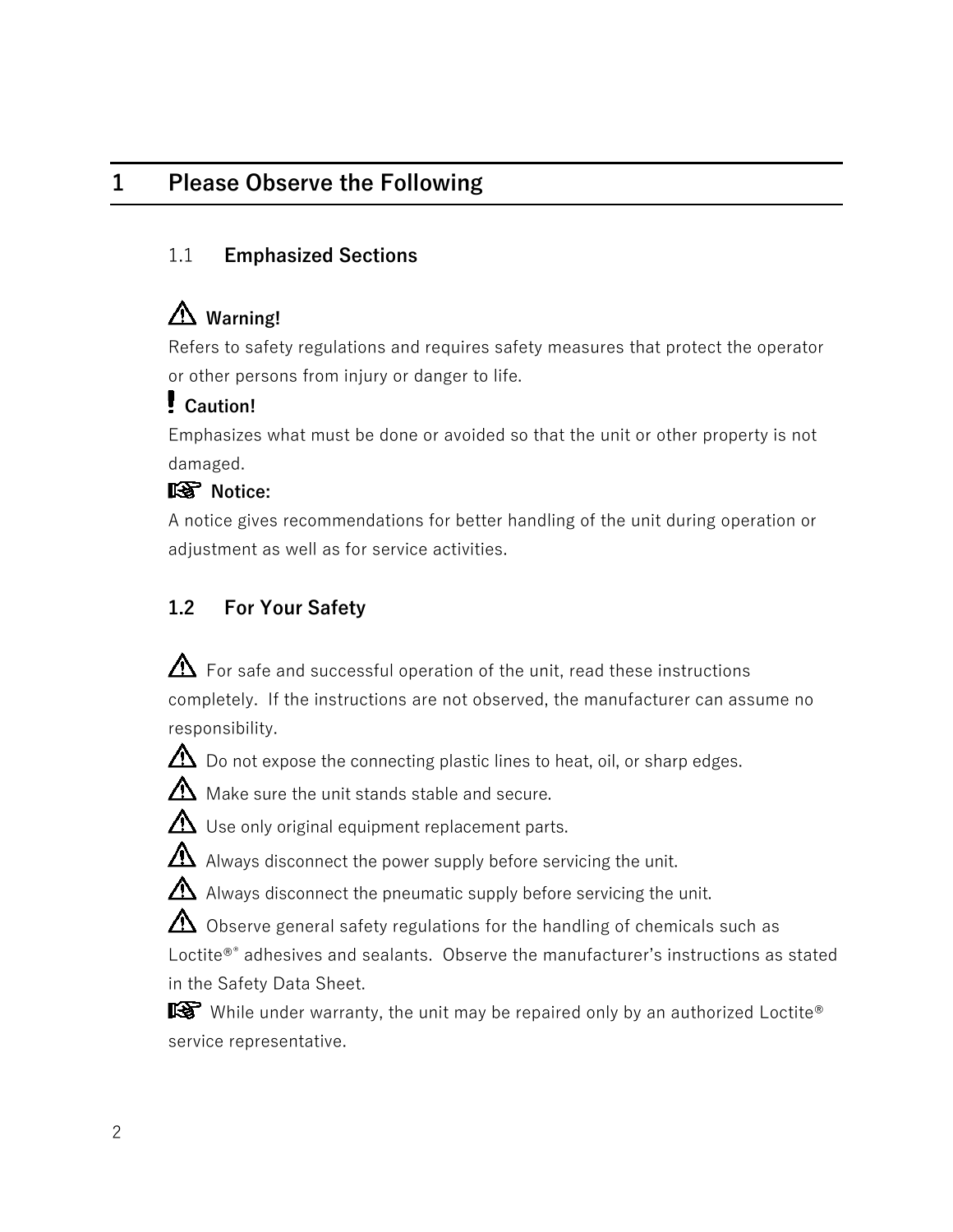## <span id="page-3-0"></span>**1.3 Unpacking and Inspection**

Carefully unpack the Loctite<sup>®®</sup> EQ VA40 CA Volumetric Valve and examine the items contained in the carton. Inspect the unit for any damage that might have occurred in transit. If such damage has occurred, notify the carrier immediately. Claims for damage must be made by the consignee to the carrier and should be reported to the manufacturer.

#### <span id="page-3-1"></span>**1.4 Items supplied**

- Loctite® EQ VA40 CA Volumetric Valve 2333708
- Equipment Manual
- PTFE lined tubing, 6.4mm OD, 2 meters long
- Air Line 4mm OD, blue, 2 meters
- Air Line 4mm OD, yellow, 2 meters
- Needle Sample Kit

#### <span id="page-3-2"></span>**1.5 Features**

- Volumetric displacement
- Dosing range,  $1.5 6$  microliters
- Long Life Seal Design > 1 Million Cycles
- Compact size, 1.5" square x 7.0" long {38 mm square x 178 mm long]
- Stackable at 38mm (1.5 ")
- Cycle rate, 120 /minute
- Adhesive compatibility, Cyanoacrylate [CA]
- Fluid body material: 316 stainless steel
- Quick priming check valve
- Fitting  $-$  ¼" tube x 1/16 NPT, 316 stainless steel

#### <span id="page-3-3"></span>**1.6 Usage**

The Loctite® EQ VA40 CA Volumetric Valve is a positive displacement metering valve which dispenses a precise **drop** of adhesive with each cycle. Positive displacement is not influenced by variations in pressure, time, temperature or adhesive viscosity therefore making it a better choice for drop applications. The Loctite® EQ VA40 CA Volumetric Valve is specifically designed to dispense low to medium viscosity Loctite® Cyanoacrylate Adhesives.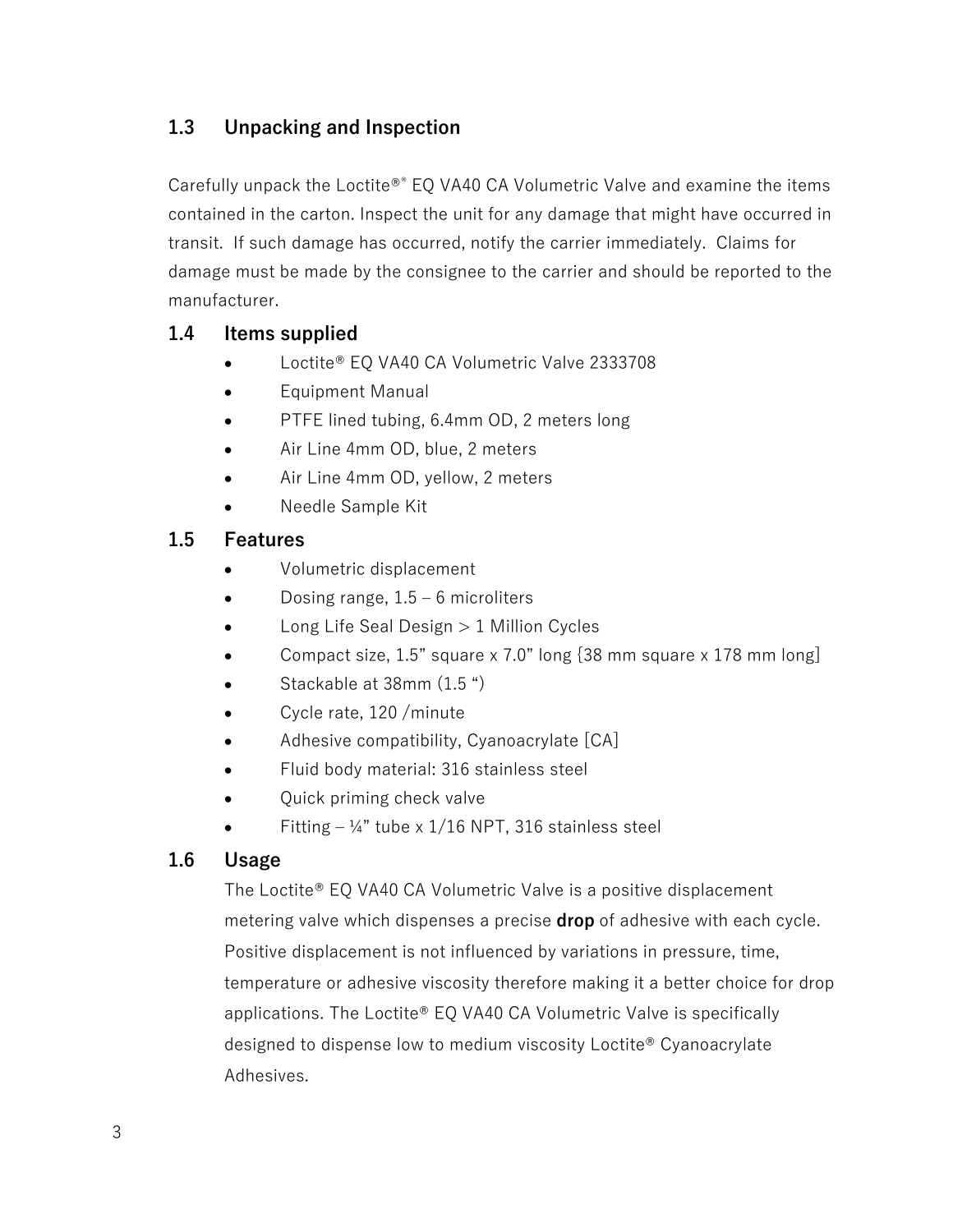## <span id="page-4-0"></span>**2 Description**

The Loctite® EQ VA40 CA Volumetric Valve is a positive displacement metering valve which dispenses a precise **drop** of adhesive with each cycle. The EQ VA40 is designed with a flooded chamber and a single check valve that allows for quick priming and minimizes the need for re-priming. The check valve is a patent pending design which improves the speed and reliability of priming. The Loctite® EQ VA40 is specifically designed to dispense drops of Loctite® Cyanoacrylate Adhesive with precise dosing in the range of 1.5 to 6.0 microliters.

The Loctite® EQ VA40 CA Volumetric Valve dimensions are 38mm [1.5"] square and an overall length of 17.8 cm [7.0"]. This compact dispense valve is stackable at 19mm centers. The fluid body is made of 316 stainless steel and the actuator is anodized aluminum. The actuator is a double acting cylinder with an aluminum piston for long life. The Loctite® EQ VA40 CA Volumetric Valve is capable of dispense rates up to 2 cycles per second.

## <span id="page-4-1"></span>**3 Specifications**

| Dimensions (L x Width)        | 17.2 cm [6.8"] long X 3.8 cm [1.5"] SQ |  |
|-------------------------------|----------------------------------------|--|
| Total weight: Ibs. (Kg)       | $0.82$ Kg                              |  |
| Viscosity Range:              | 1 to 10000cP                           |  |
| Operating Air pressure:       | 4 to 7 bars [60 -100 Psi]              |  |
| Operating Product pressure:   | 2 to 5 bars [30 to 70 Psi]             |  |
| Fluid Body                    | 316 Stainless Steel                    |  |
| Seal                          | <b>PTFE Diaphragms</b>                 |  |
| Displacement Pin              | TiN coated                             |  |
| <b>Fluid Inlet Thread</b>     | $1/16$ NPT                             |  |
| <b>Threaded Hole-Mounting</b> | $M4 \times 0.7$ mm                     |  |
| Center to Center Spacing      | 38mm(1.5")                             |  |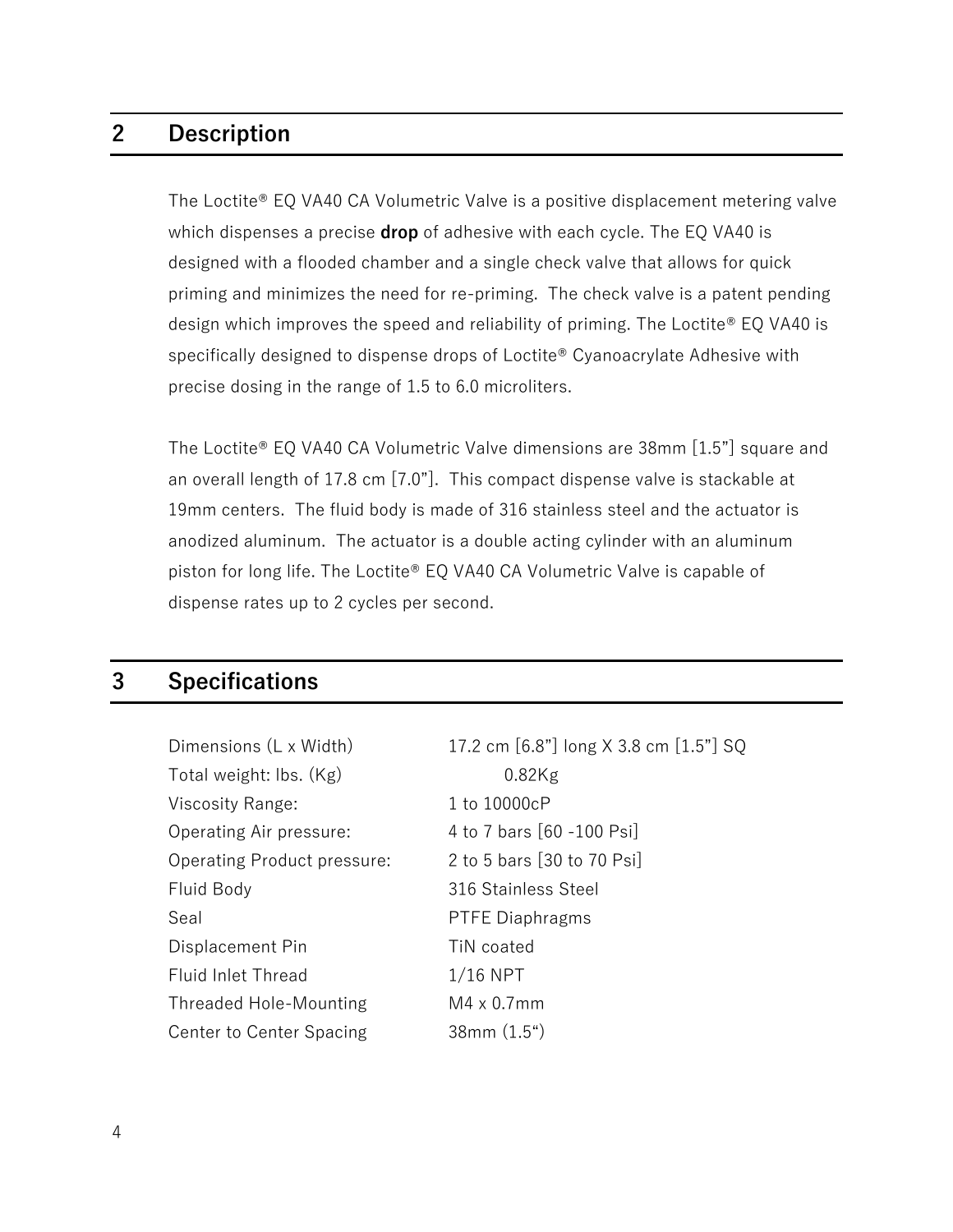## <span id="page-5-0"></span>**4 Installation**

The Loctite® EQ VA40 CA Volumetric Valve requires a four-way pneumatic solenoid valve to actuate the cylinder section. The pneumatic valve must be operated with clean dry air at 4 to 7 bars of pressure. The 4-way pneumatic solenoid valve has a normally open port and a normally closed port. Use the supplied 4 mm OD tubing to connect the air ports to the EQ VA40 Volumetric Valve.

The adhesive is supplied from a pressure reservoir 6.4mm tube x 1/16 NPT fitting located on the top of the Loctite® EQ VA40 CA Volumetric Valve. Use the supplied 6.4 mm OD tubing, insert the tube into the compression fitting and tighten. Secure the tubing to the reservoir with a compression fitting which allows the tubing to pass through the fitting into the adhesive container.

Supply clean, dry, regulated air to the reservoir and set the pressure at 2 bars [30 psi]. For best results use dry nitrogen if available. The reservoir pressure setting is to ensure adhesive product will flow into the Loctite® EQ VA40 CA Volumetric Valve at a rate which allows the EQ VA40 to operate at 120 cycles per minute.



**Loctite® EQ VA40 CA Volumetric Valve – Annotated Drawing**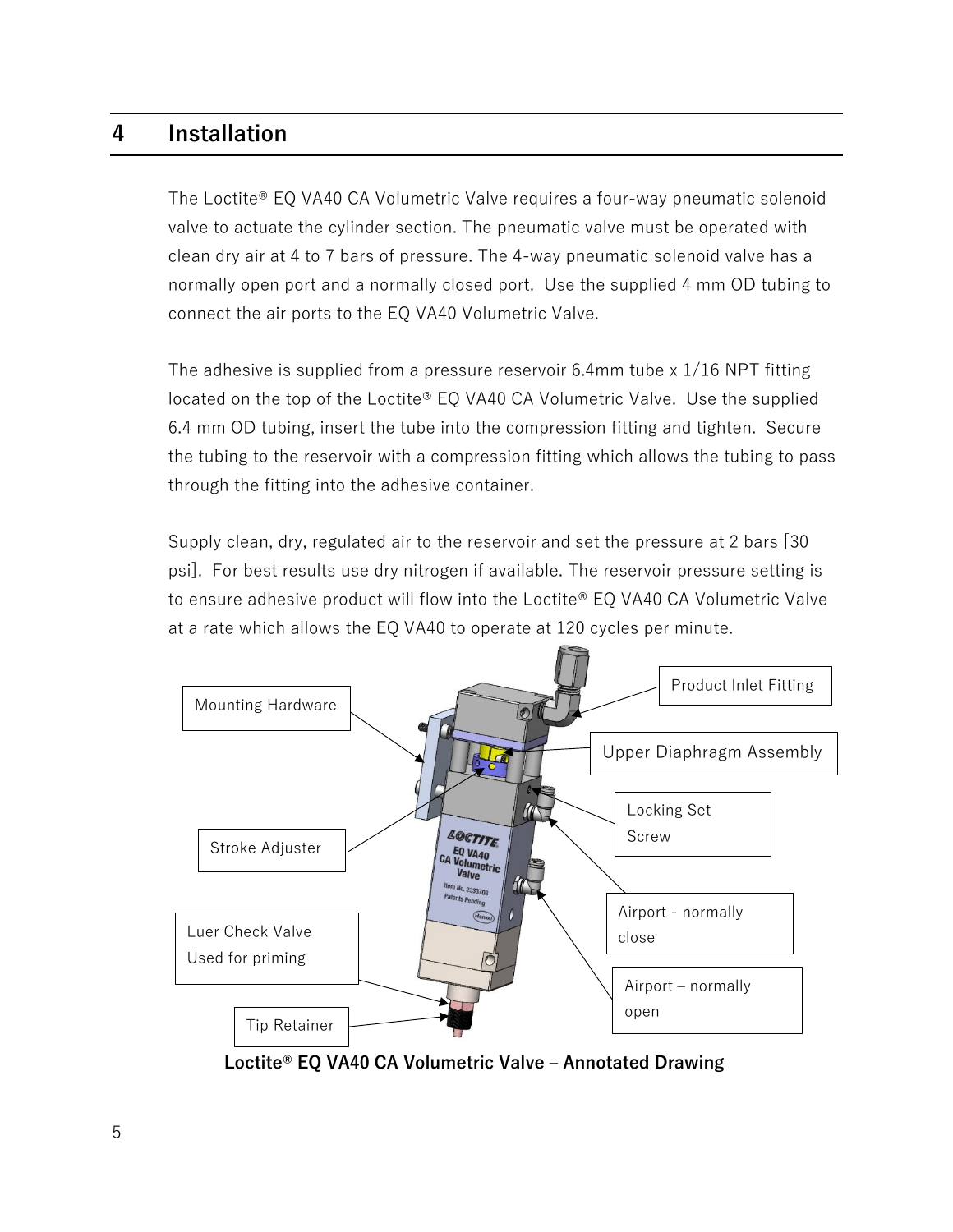## <span id="page-6-0"></span>**5 Operation**

- The Loctite® EQ VA40 CA Volumetric Valve is ready to dispense control lines are installed; pressure reservoir is loaded with adhesive and a feed line is attached to the product inlet fitting. The pneumatic pressure to the controller is set at 4 bars and the reservoir pressure is set at 2 bars. The system is now ready to setup for drop dispensing:
- 1. A dispense tip is inserted onto the Luer Check Valve and secured with the Tip Retainer Nut.
- 2. To prime the Loctite® EQ VA40 CA Volumetric Valve rotate the Luer Check Valve counterclockwise 2 1/4 rotations. When a steady flow of bubble free adhesive is observed rotate the Luer Check Valve clockwise and tighten. Cycle the Loctite® EQ VA40 CA Volumetric Valve 5 to 10 actuations and repeat priming. This action will dislodge air under the diaphragm seals.
- 3. The drop size is determined by the length of the stroke which the displacement rod travels into the displacement chamber. The drop decreases as the stroke is shortened. The stroke is set by loosening the locking set screws and rotating the stroke adjuster counterclockwise to decrease the stroke.

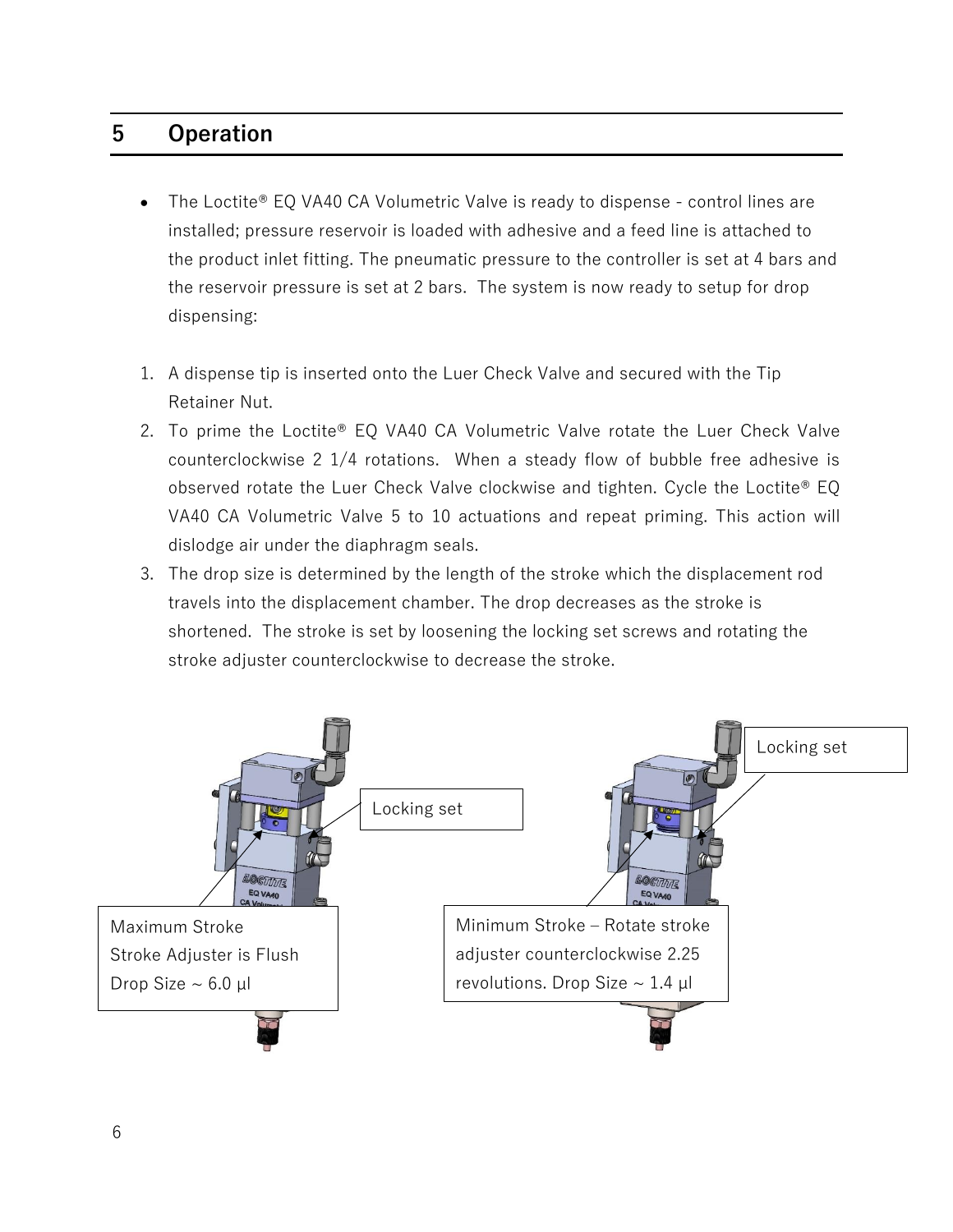- 4. The Loctite® EQ VA40 CA Volumetric Valve is ready to dispense. Set actuation rate at greater than or equal to 0.2 seconds.
- 5. Cycle the Loctite® EQ VA40 CA Volumetric Valve 5 -10 times and then measure drop size. Adjust stroke to suit.

## <span id="page-7-0"></span>**6 Application Hints**

The Loctite® EQ VA40 is specifically designed to dispense drops of Loctite® Cyanoacrylate Adhesive. This adhesive is moisture sensitive. Clean dry air must be used to pressurize adhesive but for best results dry nitrogen is recommended.

■Shutdown – Always keep the Loctite® EQ VA40 CA Volumetric Valve full of adhesive. At the end of the day depressurize the reservoir. The dispense needle will cure and seal the system. Always install a new dispense tip after all extended shutdown periods.

## <span id="page-7-1"></span>**7 Troubleshooting**

| <b>Problem</b> | <b>Possible Cause</b>                | <b>Correction</b>           |
|----------------|--------------------------------------|-----------------------------|
| No liquid flow | If pneumatic valve                   | Increase air pressure to 60 |
|                | operating pressure is to             | psi (4 bar) minimum         |
|                | low, the valve will not shift.       |                             |
|                | The reservoir pressure may           | Increase pressure to 30 psi |
|                | not be high enough                   | (2 bar)                     |
|                | Displacement rod may be<br>$\bullet$ |                             |
|                | in forward position                  | Check air lines to ensure   |
|                | The dispense tip may be              | that the normally open      |
|                | clogged.                             | airport is energized        |
|                |                                      | Replace tip                 |
|                | Stroke Adjuster maybe out            | Ensure stroke adjuster is   |
|                | of range                             | with 2.25 revolutions of    |
|                |                                      | adjustment. (section 5-3)   |
|                |                                      |                             |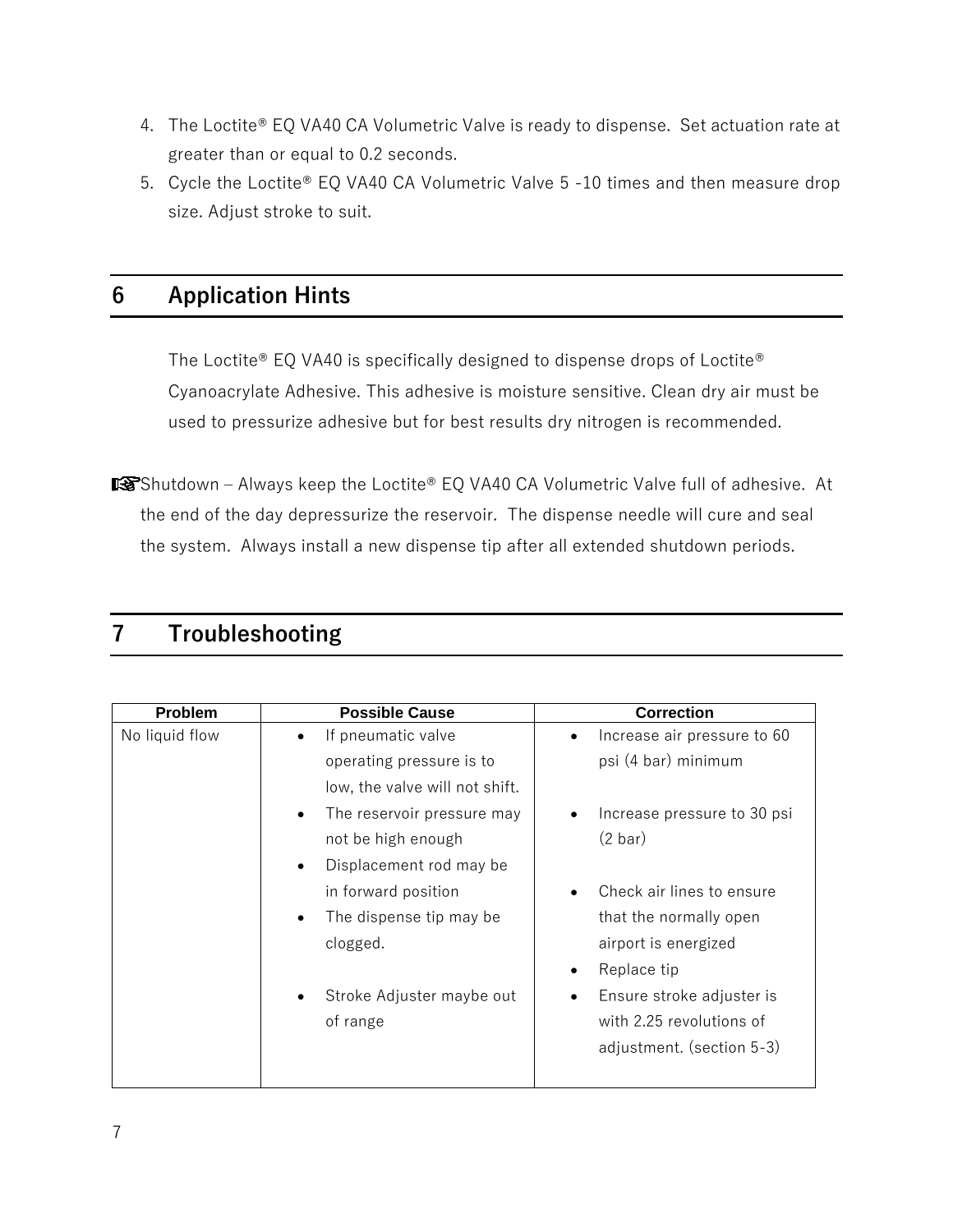| Fluid drools after | This is caused by air<br>$\bullet$    | Prime the Loctite® EQ VA40               |
|--------------------|---------------------------------------|------------------------------------------|
| the volumetric     | coming from the reservoir             | CA Volumetric<br>Valve<br>bv             |
| valve is cycled,   | into the fluid body and               | rotating the Luer Check Valve            |
| eventually         | pumped out into the Luer              | counterclockwise<br>1/4<br>2             |
| stopping.          | check valve. The air will             | When a steady<br>rotations.              |
|                    | expand after the check                | flow of adhesive is observed             |
|                    | valve closes, causing                 | rotate the Luer Check Valve              |
|                    | product to extrude out the            | clockwise and tighten.                   |
|                    | dispense tip until the air            |                                          |
|                    | reaches atmospheric                   |                                          |
|                    | pressure.                             |                                          |
| Liquid drips at a  | A steady drip can be<br>$\bullet$     | Check reservoir pressure to<br>$\bullet$ |
| steady rate after  | caused by excessive                   | ensure it is not above 70 psi            |
| the valve closes.  | reservoir pressure.                   | $(4.8 \text{ bar})$                      |
|                    | The Luer Check Valve is<br>$\bullet$  |                                          |
|                    | not closing fully due to              | Remove the Luer check                    |
|                    | particle build up on the ball         | valve body, inspect sealing              |
|                    | and seat.                             | surfaces and ball surface.               |
|                    |                                       | Clean or replace ball if                 |
|                    |                                       | contaminated with                        |
|                    |                                       | particulate.                             |
| Liquid flows out   | Fluid leaking out of the<br>$\bullet$ | Replace seal in accordance<br>$\bullet$  |
| of the drain hole  | drain hole indicates a seal           | with maintenance                         |
|                    | failure.                              | instructions                             |
| Difficulty         | The locking set screw is<br>$\bullet$ | Loosen set screw to adjust<br>$\bullet$  |
| adjusting the      | screw in place.                       | stroke.                                  |
| stroke             | Airlines on actuator are in           | Reverse airlines - bottom                |
|                    |                                       |                                          |
|                    | wrong position.                       | airport is normally open, air            |
|                    |                                       | flowing at start up. (section            |

## <span id="page-8-0"></span>**8 Care and Maintenance**

The Loctite® EQ VA40 CA Volumetric Valve is designed to provide continuous dispensing service without any special maintenance. The Loctite® EQ VA40 CA Volumetric Valve is a robust design that will delivery over one million cycles with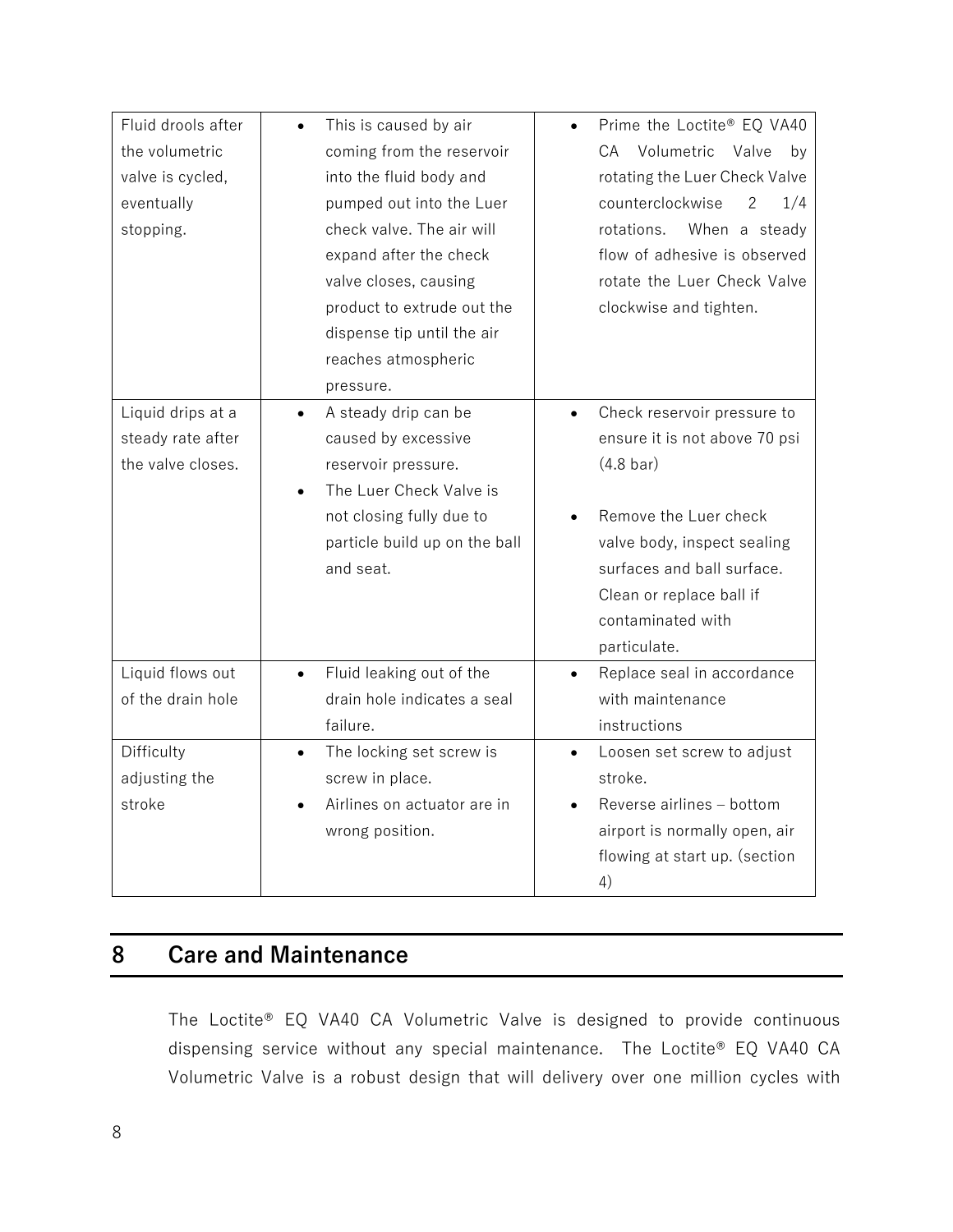minimal maintenance. Adhesive and or small particles may build up on the sealing surfaces within the Luer check valve. Most of the time these small particles can be flushed out by priming the system. If priming does not flush the cured adhesive out of the valve it will be necessary to disassembly the Lure Check Valve and clean the parts with Loctite<sup>®</sup> Flushing Solvent 12121 or replace parts with Loctite® EO VA40 Seal Kit, IDH# 2389012.

#### **Dispense Valves Flushing & Cleaning Procedure**

If the dispensing system (reservoir, dispense valve, etc.) will not be used for one or more weeks, it is recommended that the feed line and dispense valve be flushed clean with the proper solvent. This procedure will describe the process.

- 1. Turn off the reservoir pressure and verify that pressure has been exhausted from the reservoir.
- 2. Remove the reservoir lid and remove the adhesive container.
- 3. Replace it with a container of Equipment Flushing Solvent (item # 12121).
- 4. Replace the reservoir lid and tighten all wing nuts so the lid is secure.
- 5. Adjust the air pressure regulator to 5 psi.
- 6. Place a beaker or similar container under the dispense valve.
- 7. Rotate the Luer Check Valve counterclockwise 2 ¼ rotations and allow the Equipment Flushing Solvent to flow into the container.
- 8. Note: this may take a few moments (or minutes) depending upon the viscosity of the adhesive in the feed line.
- 9. While the solvent is flowing, be sure to cycle the volumetric valve to simulate an "agitation" effect.
- 10. Continue this process of opening and closing the valve every 5 seconds for a total of two (2) minutes or until the solvent is clear.
- 11. Once you are satisfied that all adhesive has been removed from the feed line and dispense valve, shut off the air and remove the flushing solvent.
- 12. Re-install the reservoir lid and adjust the pressure regulator to approx. 70 % of its maximum value.
- 13. Allow air to continually flow out of the dispense valve.
- 14. CAUTION: the vapors from the flushing solvent will be emitted. If an exhaust hood or fume filtration system is available, it should be used.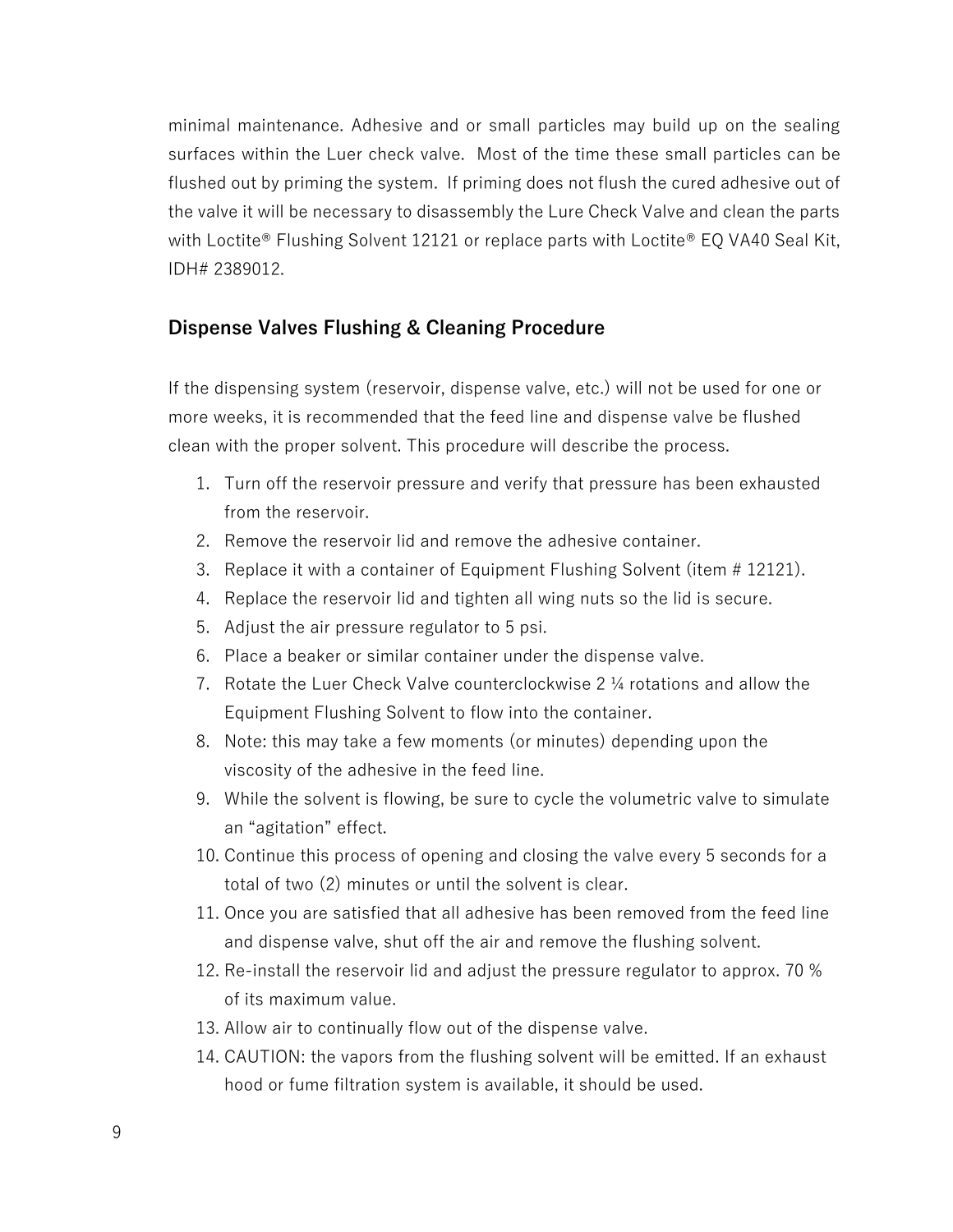- 15. Continue to dispense air for approx. 1 minute or until all solvent has been removed from the feed lines.
- 16. While the air is being forced thru the feed lines, lightly tap the feed line leading from the reservoir to the dispense valve.
- 17. Once you are confident that all the remaining solvent has been purged from the feed line and valve, the process is complete.
- 18. Rotate the Luer Check Valve clockwise until tight.

## **NOTE: the operator must wear Safety glasses and proper gloves while this procedure is being performed.**

## **Rebuilding the Loctite EQ VA40 CA Volumetric Valve**

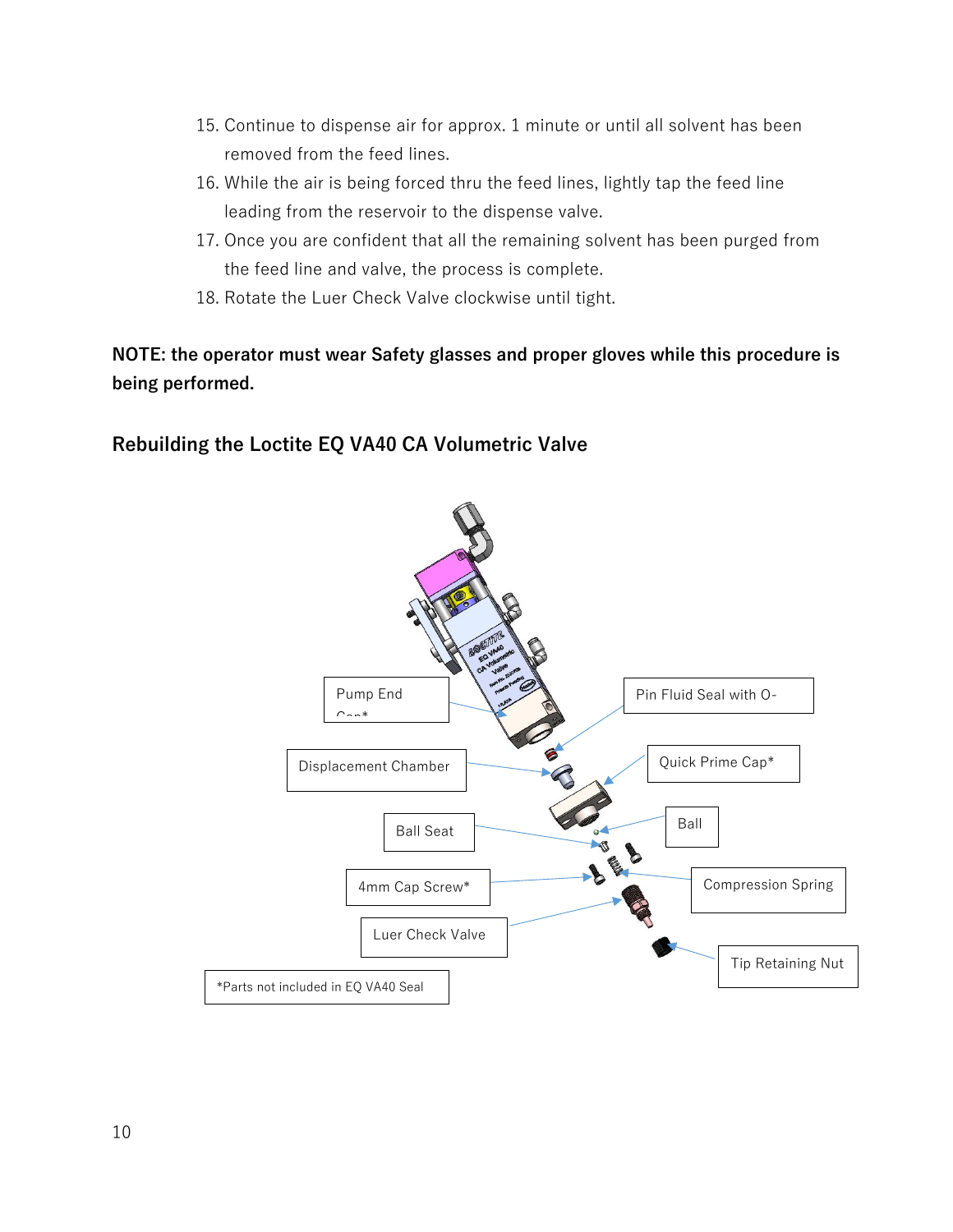The Loctite® EQ VA40 Seal Kit, IDH# 2389012, contains all replacement part needed to rebuild the EQ VA40 CA Volumetric Valve.

#### **Disassemble Procedure**

- 1. Start by following the Dispense Valves Flushing & Cleaning Procedure as stated above.
- 2. Disconnect feed line and air lines.
- 3. Unscrew the Luer Check Valve.
- 4. Remove the Ball, Compression Spring and Ball Seat.
- 5. Remove the 4mm cap screws.
- 6. Remove Quick Prime Cap.
- 7. Pull out the Displacement Chamber.
- 8. Pull out the Pin Fluid Seal.
- 9. Ensure that mating surfaces of the Pump End Cap and the Quick Prime Cap are clean and free of cured adhesive.

#### **Assembly Procedure**

1. Install Pin Fluid Seal into Pump End Cap.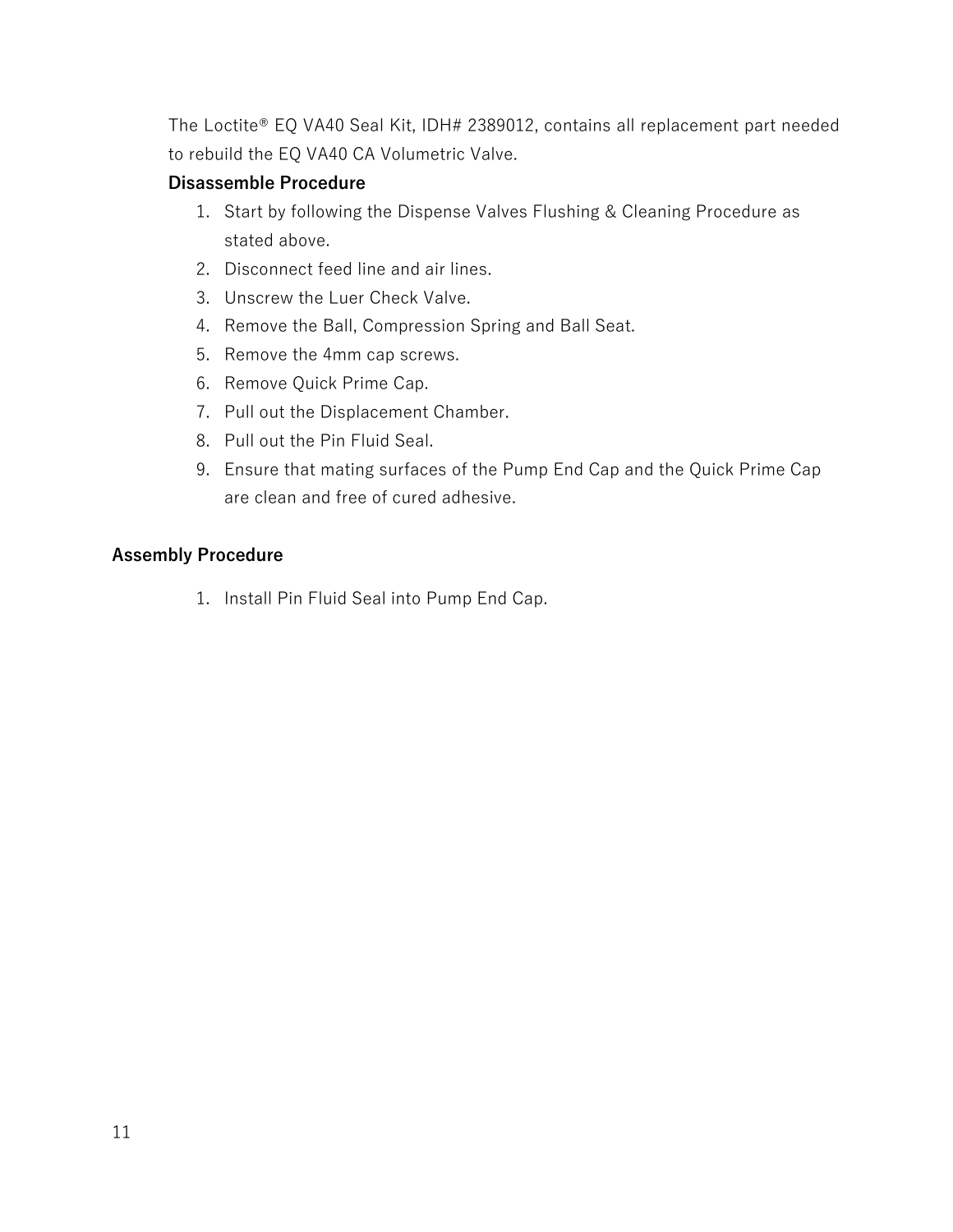

- 2. Install Displacement Chamber into Pump End Cap
- 3. Install Quick Prime Cap using the 4mm cap screws.
- 4. Install Ball Seat into Compression Spring.
- 5. Place the Ball Seat and Compression Spring assembly into the Luer Check Valve housing.
- 6. Carefully place Ball onto Ball Seat and Compression Spring assembly. Ensure that the Ball is nested in the Ball Seat.
- 7. Install Luer Check Valve by screwing into the Quick Prime Cap. A 12mm wrench is needed because of the tight fit between the hole in the Luer Check Valve and the stem of the Displacement Chamber.
- 8. The EQ VA40 CA Volumetric Valve is rebuilt.

#### **Testing the EQ VA40 CA Volumetric Valve**

- 1. Install EQ VA40 CA Volumetric Valve to reservoir and controller. **IG Notice:** Always use new feedline after a rebuild.
- 2. Ensure the reservoir is empty. Secure reservoir lid and pressurize to 30 PSI.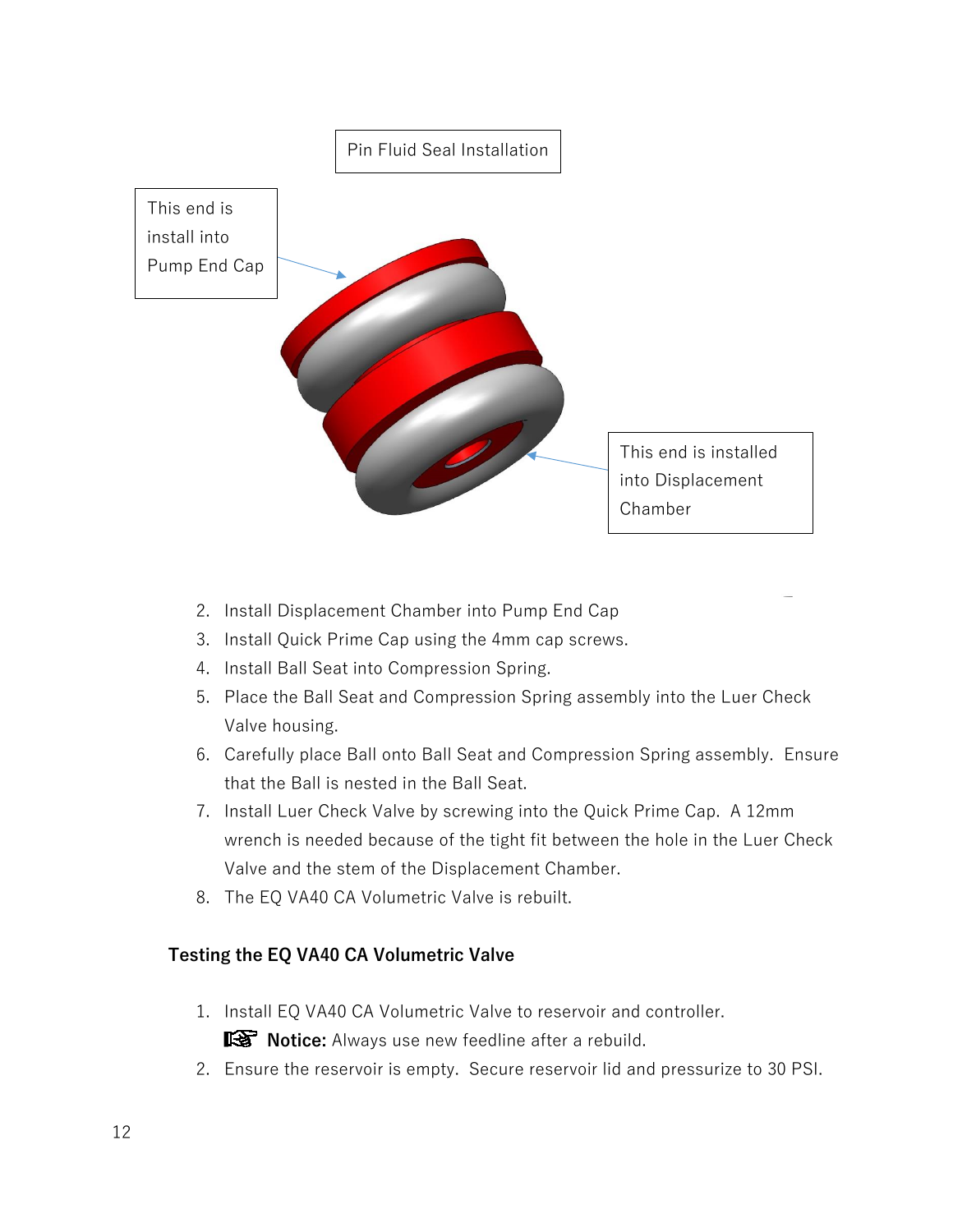- 3. Check for air leaks at Luer Check Valve taper tip. If air is leaking the Ball is not properly seated. Remove Luer Check Valve and repeat step 6 and 7 of Assembly Procedure.
- 4. Actuate controller to cycle EQ VA40 CA Volumetric Valve. Ensure that the Upper Diaphragm Assembly is moving and in the up position when the cycle is complete.
- 5. Check for air leaks at Luer Check Valve tapered end.
- 6. Rotate Luer Check Valve 2 ¼ rotations. Air should pass freely. Tighten Luer Check Valve. Check for air leaks. If air is not leaking you are ready to fill reservoir with adhesive.

## <span id="page-13-0"></span>9 **Accessories and Spare Parts**

#### **Optional Accessories and System Components (sold separately):**

- Loctite®® Dual Channel Integrated Semi-Automatic Control Dispenser: PN 1390321
- Loctite<sup>®®</sup> Bond-A-Matic 3000 Reservoirs, 0 to 100 psi: PN 982723, 982727
- 97102 Semi-Automatic Controller (IDH # 135550)
- 97106 2 L Reservoir (IDH # 135555)

#### **Recommended Spare Parts / Accessories**

• Loctite® EQ VA40 Seal Kit IDH# 2389012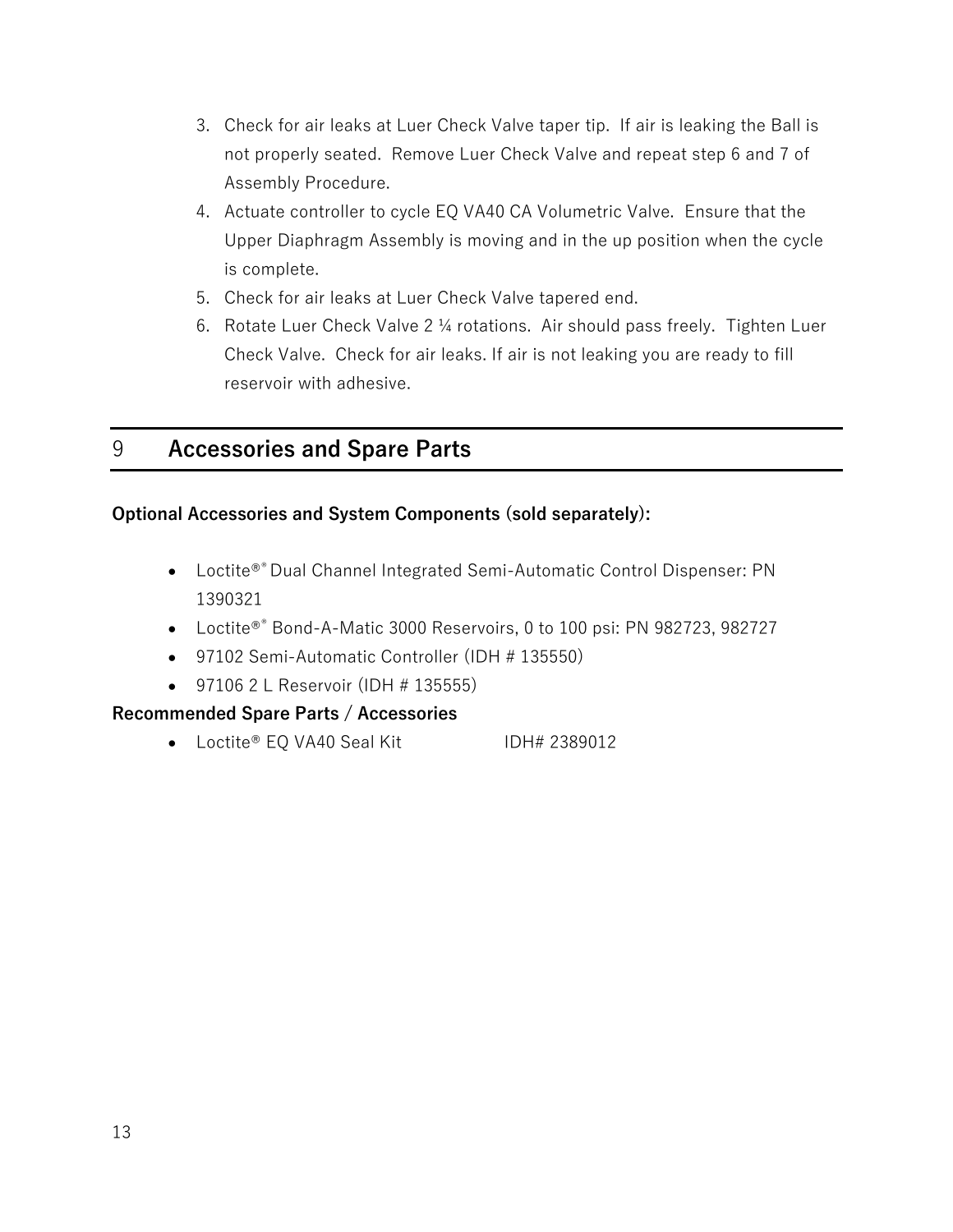## <span id="page-14-0"></span>**10 Diagram**





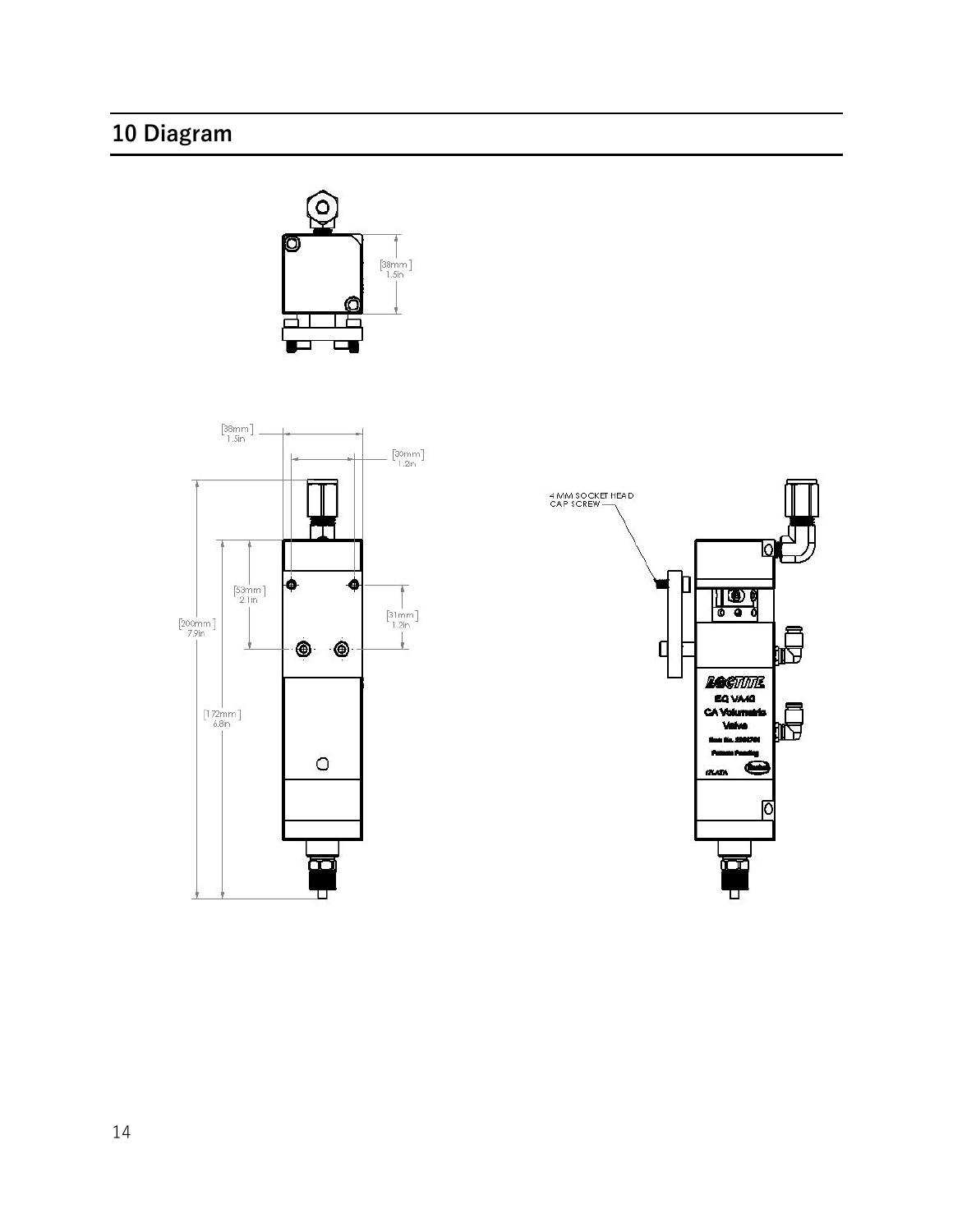## **11 Warranty**

Henkel expressly warrants that all products referred to in this Instruction Manual for (IDH # 2333708 Loctite®® EQ VA 40 CA Volumetric Valve) (hereafter called "Products") shall be free from defects in materials and workmanship. Liability for Henkel shall be limited, as its option, to replacing those Products which are shown to be defective in either materials or workmanship or to credit the purchaser the amount of the purchase price thereof (plus freight and insurance charges paid therefor by the user). The purchaser's sole and exclusive remedy for breach of warranty shall be such replacement or credit.

A claim of defect in materials or workmanship in any Products shall be allowed only when it is submitted in writing within one month after discovery of the defect or after the time the defect should reasonably have been discovered and in any event, within (12) months after the delivery of the Products to the purchaser. This warranty does not apply to perishable items, such as dispense tips, seals, o-rings, etc. No such claim shall be allowed in respect of products which have been neglected or improperly stored, transported, handled, installed, connected, operated, used or maintained. In the event of unauthorized modification of the Products including, where products, parts or attachments for use in connection with the Products are available from Henkel, the use of products, parts or attachments which are not manufactured by Henkel, no claim shall be allowed.

No Products shall be returned to Henkel for any reason without prior written approval from Henkel. Products shall be returned freight prepaid, in accordance with instructions from Henkel.

NO WARRANTY IS EXTENDED TO ANY EQUIPMENT WHICH HAS BEEN ALTERED, MISUSED, NEGLECTED, OR DAMAGED BY ACCIDENT.

EXCEPT FOR THE EXPRESS WARRANTY CONTAINED IN THIS SECTION, HENKEL MAKES NO WARRANTY OF ANY KIND WHATSOEVER, EXPRESS OR IMPLIED, WITH RESPECT TO THE PRODUCTS.

ALL WARRANTIES OF MERCHANTABILITY, FITNESS FOR A PARTICULAR PURPOSE, AND OTHER WARRANTIES OF WHATEVER KIND (INCLUDING AGAINST PATENT OR TRADEMARK INFRINGEMENT) ARE HEREBY DISCLAIMED BY HENKEL AND WAIVED BY THE PURCHASER.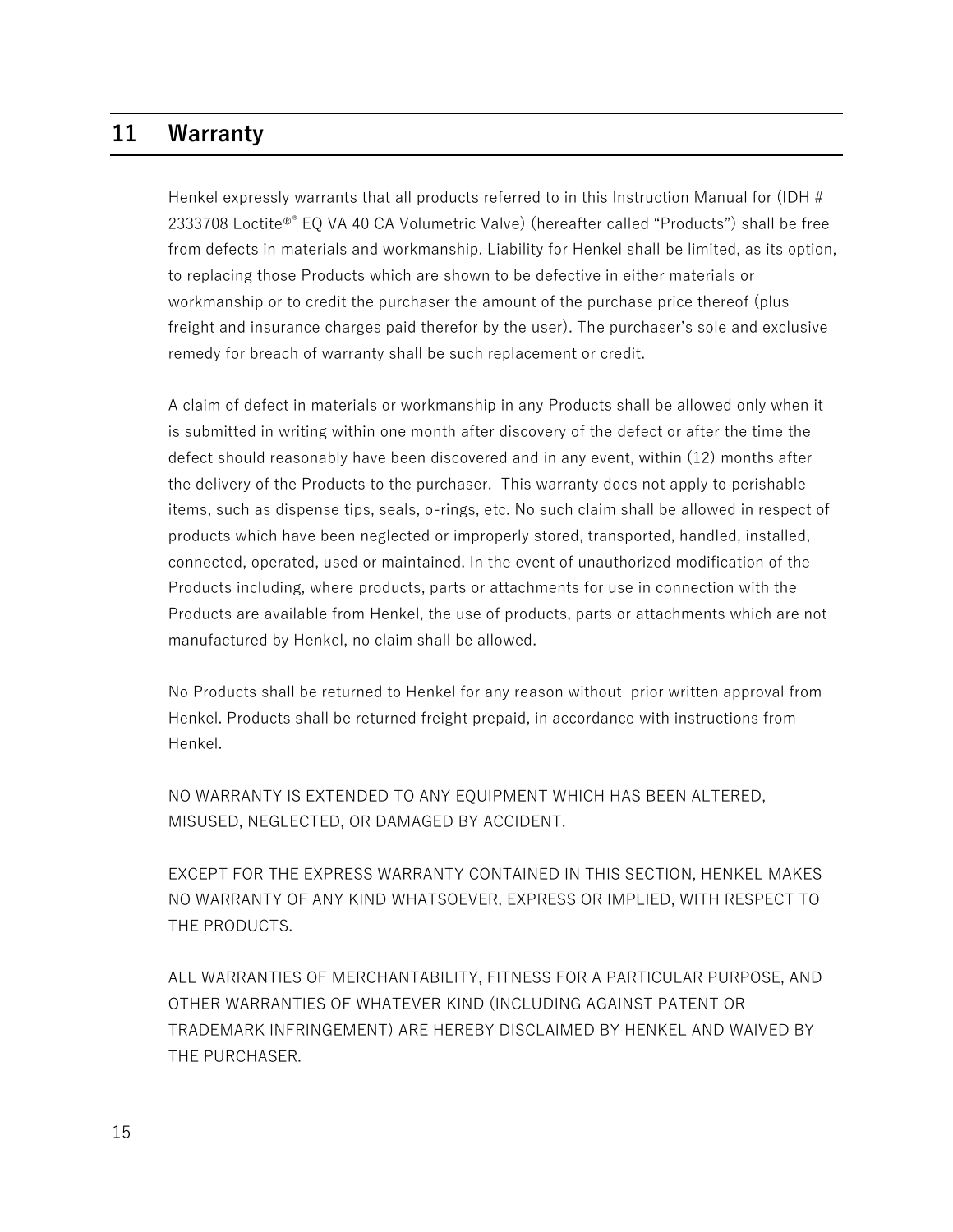THIS SECTION SETS FORTH EXCLUSIVELY ALL OF LIABILITY FOR HENKEL TO THE PURCHASER IN CONTRACT, IN TORT OR OTHERWISE IN THE EVENT OF DEFECTIVE PRODUCTS.

WITHOUT LIMITATION OF THE FOREGOING, TO THE FULLEST EXTENT POSSIBLE UNDER APPLICABLE LAWS, HENKEL EXPRESSLY DISCLAIMS ANY LIABILITY WHATSOEVER FOR ANY DAMAGES INCURRED DIRECTLY OR INDIRECTLY IN CONNECTION WITH THE SALE OR USE OF, OR OTHERWISE IN CONNECTION WITH, THE PRODUCTS, INCLUDING, WITHOUT LIMITATION, LOSS OF PROFITS AND SPECIAL, INDIRECT OR CONSEQUENTIAL DAMAGES, WHETHER CAUSED BY NEGLIGENCE FROM HENKEL OR OTHERWISE.